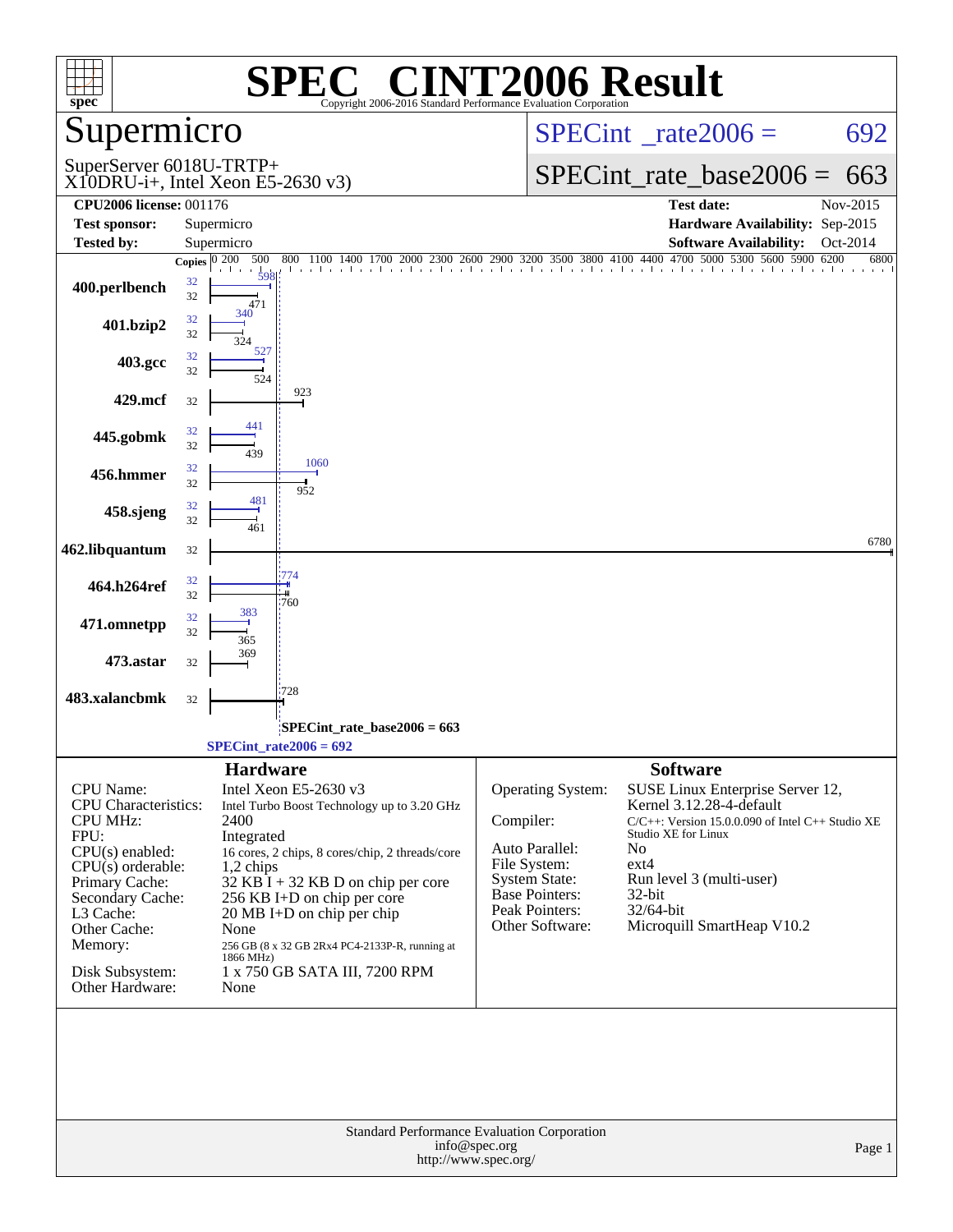

### Supermicro

## SPECint rate $2006 = 692$

X10DRU-i+, Intel Xeon E5-2630 v3) SuperServer 6018U-TRTP+

[SPECint\\_rate\\_base2006 =](http://www.spec.org/auto/cpu2006/Docs/result-fields.html#SPECintratebase2006) 663

**[CPU2006 license:](http://www.spec.org/auto/cpu2006/Docs/result-fields.html#CPU2006license)** 001176 **[Test date:](http://www.spec.org/auto/cpu2006/Docs/result-fields.html#Testdate)** Nov-2015 **[Test sponsor:](http://www.spec.org/auto/cpu2006/Docs/result-fields.html#Testsponsor)** Supermicro **[Hardware Availability:](http://www.spec.org/auto/cpu2006/Docs/result-fields.html#HardwareAvailability)** Sep-2015 **[Tested by:](http://www.spec.org/auto/cpu2006/Docs/result-fields.html#Testedby)** Supermicro **[Software Availability:](http://www.spec.org/auto/cpu2006/Docs/result-fields.html#SoftwareAvailability)** Oct-2014

#### **[Results Table](http://www.spec.org/auto/cpu2006/Docs/result-fields.html#ResultsTable)**

|                                                                                                          | <b>Base</b>   |                |       |                |            | <b>Peak</b>    |            |               |                |              |                |              |                |              |
|----------------------------------------------------------------------------------------------------------|---------------|----------------|-------|----------------|------------|----------------|------------|---------------|----------------|--------------|----------------|--------------|----------------|--------------|
| <b>Benchmark</b>                                                                                         | <b>Copies</b> | <b>Seconds</b> | Ratio | <b>Seconds</b> | Ratio      | <b>Seconds</b> | Ratio      | <b>Copies</b> | <b>Seconds</b> | <b>Ratio</b> | <b>Seconds</b> | <b>Ratio</b> | <b>Seconds</b> | <b>Ratio</b> |
| 400.perlbench                                                                                            | 32            | 662            | 472   | 663            | 471        | 664            | 471        | 32            | 522            | 598          | 523            | 598          | 527            | 594          |
| 401.bzip2                                                                                                | 32            | 953            | 324   | 953            | 324        | 951            | 325        | 32            | 909            | 340          | 910            | 339          | 910            | 340          |
| $403.\text{gcc}$                                                                                         | 32            | 488            | 528   | 494            | 521        | 492            | 524        | 32            | 485            | 531          | 491            | 524          | 489            | 527          |
| $429$ .mcf                                                                                               | 32            | 316            | 925   | 316            | 923        | 317            | 920        | 32            | 316            | 925          | 316            | 923          | 317            | 920          |
| $445$ .gobmk                                                                                             | 32            | 765            | 439   | 766            | 438        | 765            | 439        | 32            | 759            | 442          | 760            | 441          | 760            | 441          |
| 456.hmmer                                                                                                | 32            | 315            | 947   | 314            | 952        | 311            | 961        | 32            | 280            | 1070         | 281            | 1060         | 281            | 1060         |
| $458$ .sjeng                                                                                             | 32            | 840            | 461   | 840            | 461        | 837            | 462        | 32            | 805            | 481          | 806            | 480          | 805            | <b>481</b>   |
| 462.libquantum                                                                                           | 32            | 97.8           | 6780  | 97.6           | 6800       | 97.8           | 6780       | 32            | 97.8           | 6780         | 97.6           | 6800         | 97.8           | 6780         |
| 464.h264ref                                                                                              | 32            | 908            | 780   | 949            | 746        | 932            | <b>760</b> | 32            | 896            | 791          | 930            | 761          | 915            | 774          |
| 471.omnetpp                                                                                              | 32            | 551            | 363   | 548            | 365        | 547            | 365        | 32            | 526            | 380          | 521            | 384          | 523            | 383          |
| $473$ . astar                                                                                            | 32            | 608            | 369   | 607            | 370        | 609            | 369        | 32            | 608            | 369          | 607            | 370          | 609            | 369          |
| 483.xalancbmk                                                                                            | 32            | 303            | 728   | 303            | <b>728</b> | 305            | 724        | 32            | 303            | 728          | 303            | 728          | 305            | 724          |
| Results appear in the order in which they were run. Bold underlined text indicates a median measurement. |               |                |       |                |            |                |            |               |                |              |                |              |                |              |

#### **[Submit Notes](http://www.spec.org/auto/cpu2006/Docs/result-fields.html#SubmitNotes)**

 The numactl mechanism was used to bind copies to processors. The config file option 'submit' was used to generate numactl commands to bind each copy to a specific processor. For details, please see the config file.

### **[Operating System Notes](http://www.spec.org/auto/cpu2006/Docs/result-fields.html#OperatingSystemNotes)**

Stack size set to unlimited using "ulimit -s unlimited"

#### **[Platform Notes](http://www.spec.org/auto/cpu2006/Docs/result-fields.html#PlatformNotes)**

Standard Performance Evaluation Corporation [info@spec.org](mailto:info@spec.org) BIOS Settings: POR = Disabled COD = Enabled Early Snoop = Disabled Sysinfo program /usr/cpu2006/config/sysinfo.rev6914 \$Rev: 6914 \$ \$Date:: 2014-06-25 #\$ e3fbb8667b5a285932ceab81e28219e1 running on 151-7 Mon Nov 2 18:50:26 2015 This section contains SUT (System Under Test) info as seen by some common utilities. To remove or add to this section, see: <http://www.spec.org/cpu2006/Docs/config.html#sysinfo> From /proc/cpuinfo model name : Intel(R) Xeon(R) CPU E5-2630 v3 @ 2.40GHz 2 "physical id"s (chips) 32 "processors" cores, siblings (Caution: counting these is hw and system dependent. The Continued on next page

<http://www.spec.org/>

Page 2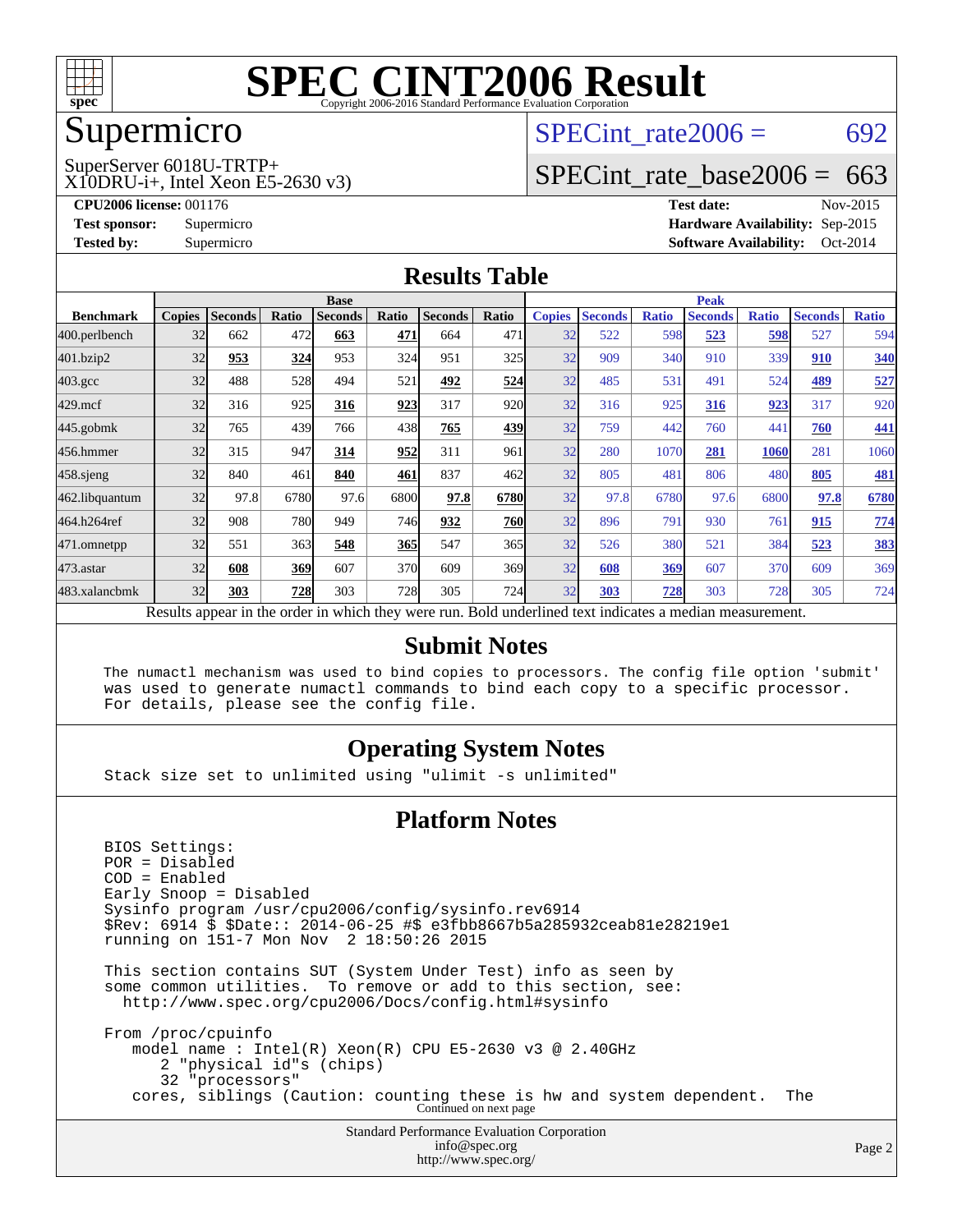

### Supermicro

SPECint rate $2006 = 692$ 

X10DRU-i+, Intel Xeon E5-2630 v3) SuperServer 6018U-TRTP+

[SPECint\\_rate\\_base2006 =](http://www.spec.org/auto/cpu2006/Docs/result-fields.html#SPECintratebase2006)  $663$ 

**[CPU2006 license:](http://www.spec.org/auto/cpu2006/Docs/result-fields.html#CPU2006license)** 001176 **[Test date:](http://www.spec.org/auto/cpu2006/Docs/result-fields.html#Testdate)** Nov-2015 **[Test sponsor:](http://www.spec.org/auto/cpu2006/Docs/result-fields.html#Testsponsor)** Supermicro **[Hardware Availability:](http://www.spec.org/auto/cpu2006/Docs/result-fields.html#HardwareAvailability)** Sep-2015 **[Tested by:](http://www.spec.org/auto/cpu2006/Docs/result-fields.html#Testedby)** Supermicro **[Software Availability:](http://www.spec.org/auto/cpu2006/Docs/result-fields.html#SoftwareAvailability)** Oct-2014

#### **[Platform Notes \(Continued\)](http://www.spec.org/auto/cpu2006/Docs/result-fields.html#PlatformNotes)**

Standard Performance Evaluation Corporation [info@spec.org](mailto:info@spec.org) following excerpts from /proc/cpuinfo might not be reliable. Use with caution.) cpu cores : 8 siblings : 16 physical 0: cores 0 1 2 3 4 5 6 7 physical 1: cores 0 1 2 3 4 5 6 7 cache size : 20480 KB From /proc/meminfo MemTotal: 264431620 kB HugePages\_Total: 0 Hugepagesize: 2048 kB /usr/bin/lsb\_release -d SUSE Linux Enterprise Server 12 From /etc/\*release\* /etc/\*version\* SuSE-release: SUSE Linux Enterprise Server 12 (x86\_64) VERSION = 12 PATCHLEVEL = 0 # This file is deprecated and will be removed in a future service pack or release. # Please check /etc/os-release for details about this release. os-release: NAME="SLES" VERSION="12" VERSION\_ID="12" PRETTY\_NAME="SUSE Linux Enterprise Server 12" ID="sles" ANSI\_COLOR="0;32" CPE\_NAME="cpe:/o:suse:sles:12" uname -a: Linux 151-7 3.12.28-4-default #1 SMP Thu Sep 25 17:02:34 UTC 2014 (9879bd4) x86\_64 x86\_64 x86\_64 GNU/Linux run-level 3 Nov 2 18:49 last=5 SPEC is set to: /usr/cpu2006 Filesystem Type Size Used Avail Use% Mounted on<br>
/dev/sda2 ext4 591G 98G 492G 17% / /dev/sda2 ext4 591G 98G 492G 17% / Additional information from dmidecode: Warning: Use caution when you interpret this section. The 'dmidecode' program reads system data which is "intended to allow hardware to be accurately determined", but the intent may not be met, as there are frequent changes to hardware, firmware, and the "DMTF SMBIOS" standard. BIOS American Megatrends Inc. 1.1 07/22/2015 Memory: 16x NO DIMM NO DIMM Continued on next page

<http://www.spec.org/>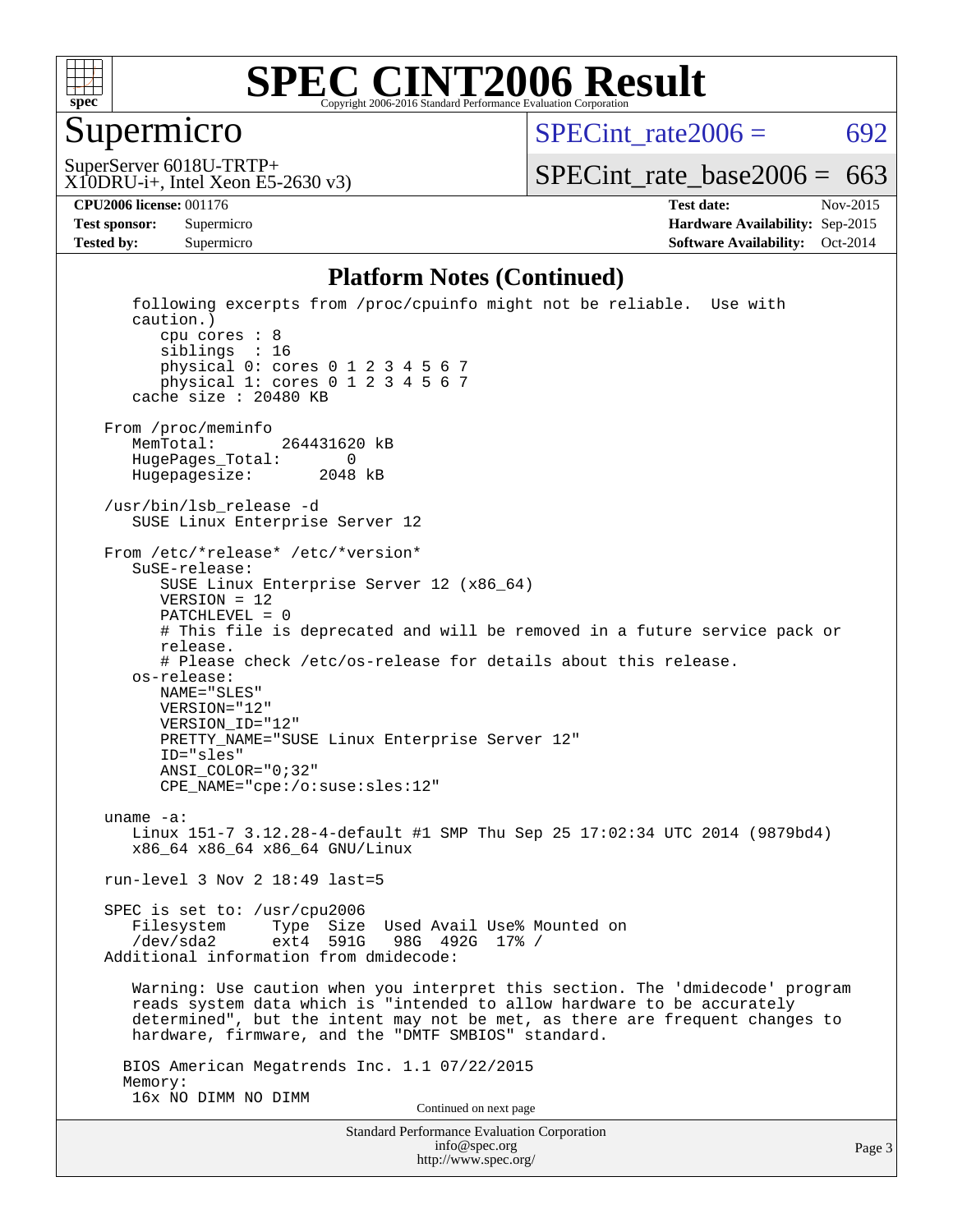

### Supermicro

SPECint rate $2006 = 692$ 

X10DRU-i+, Intel Xeon E5-2630 v3) SuperServer 6018U-TRTP+

SPECint rate base2006 =  $663$ 

**[CPU2006 license:](http://www.spec.org/auto/cpu2006/Docs/result-fields.html#CPU2006license)** 001176 **[Test date:](http://www.spec.org/auto/cpu2006/Docs/result-fields.html#Testdate)** Nov-2015 **[Test sponsor:](http://www.spec.org/auto/cpu2006/Docs/result-fields.html#Testsponsor)** Supermicro **[Hardware Availability:](http://www.spec.org/auto/cpu2006/Docs/result-fields.html#HardwareAvailability)** Sep-2015 **[Tested by:](http://www.spec.org/auto/cpu2006/Docs/result-fields.html#Testedby)** Supermicro **[Software Availability:](http://www.spec.org/auto/cpu2006/Docs/result-fields.html#SoftwareAvailability)** Oct-2014

#### **[Platform Notes \(Continued\)](http://www.spec.org/auto/cpu2006/Docs/result-fields.html#PlatformNotes)**

8x Samsung M393A4K40BB0-CPB 32 GB 2 rank 2133 MHz, configured at 1866 MHz

(End of data from sysinfo program)

#### **[General Notes](http://www.spec.org/auto/cpu2006/Docs/result-fields.html#GeneralNotes)**

Environment variables set by runspec before the start of the run: LD LIBRARY PATH = "/usr/cpu2006/libs/32:/usr/cpu2006/libs/64:/usr/cpu2006/sh"

 Binaries compiled on a system with 1x Core i5-4670K CPU + 16GB memory using RedHat EL 7.0 Transparent Huge Pages enabled with: echo always > /sys/kernel/mm/transparent\_hugepage/enabled Filesystem page cache cleared with: echo 1> /proc/sys/vm/drop\_caches runspec command invoked through numactl i.e.: numactl --interleave=all runspec <etc>

### **[Base Compiler Invocation](http://www.spec.org/auto/cpu2006/Docs/result-fields.html#BaseCompilerInvocation)**

[C benchmarks](http://www.spec.org/auto/cpu2006/Docs/result-fields.html#Cbenchmarks):

[icc -m32 -L/opt/intel/composer\\_xe\\_2015/lib/ia32](http://www.spec.org/cpu2006/results/res2016q1/cpu2006-20151215-38438.flags.html#user_CCbase_intel_icc_011b86df29f8c679b747245588698a4d)

[C++ benchmarks:](http://www.spec.org/auto/cpu2006/Docs/result-fields.html#CXXbenchmarks)

[icpc -m32 -L/opt/intel/composer\\_xe\\_2015/lib/ia32](http://www.spec.org/cpu2006/results/res2016q1/cpu2006-20151215-38438.flags.html#user_CXXbase_intel_icpc_c2c99686a1a582c3e0de0b4806b02cea)

### **[Base Portability Flags](http://www.spec.org/auto/cpu2006/Docs/result-fields.html#BasePortabilityFlags)**

 400.perlbench: [-DSPEC\\_CPU\\_LINUX\\_IA32](http://www.spec.org/cpu2006/results/res2016q1/cpu2006-20151215-38438.flags.html#b400.perlbench_baseCPORTABILITY_DSPEC_CPU_LINUX_IA32) 462.libquantum: [-DSPEC\\_CPU\\_LINUX](http://www.spec.org/cpu2006/results/res2016q1/cpu2006-20151215-38438.flags.html#b462.libquantum_baseCPORTABILITY_DSPEC_CPU_LINUX) 483.xalancbmk: [-DSPEC\\_CPU\\_LINUX](http://www.spec.org/cpu2006/results/res2016q1/cpu2006-20151215-38438.flags.html#b483.xalancbmk_baseCXXPORTABILITY_DSPEC_CPU_LINUX)

### **[Base Optimization Flags](http://www.spec.org/auto/cpu2006/Docs/result-fields.html#BaseOptimizationFlags)**

[C benchmarks](http://www.spec.org/auto/cpu2006/Docs/result-fields.html#Cbenchmarks):

[-xCORE-AVX2](http://www.spec.org/cpu2006/results/res2016q1/cpu2006-20151215-38438.flags.html#user_CCbase_f-xAVX2_5f5fc0cbe2c9f62c816d3e45806c70d7) [-ipo](http://www.spec.org/cpu2006/results/res2016q1/cpu2006-20151215-38438.flags.html#user_CCbase_f-ipo) [-O3](http://www.spec.org/cpu2006/results/res2016q1/cpu2006-20151215-38438.flags.html#user_CCbase_f-O3) [-no-prec-div](http://www.spec.org/cpu2006/results/res2016q1/cpu2006-20151215-38438.flags.html#user_CCbase_f-no-prec-div) [-opt-prefetch](http://www.spec.org/cpu2006/results/res2016q1/cpu2006-20151215-38438.flags.html#user_CCbase_f-opt-prefetch) [-opt-mem-layout-trans=3](http://www.spec.org/cpu2006/results/res2016q1/cpu2006-20151215-38438.flags.html#user_CCbase_f-opt-mem-layout-trans_a7b82ad4bd7abf52556d4961a2ae94d5)

[C++ benchmarks:](http://www.spec.org/auto/cpu2006/Docs/result-fields.html#CXXbenchmarks)

[-xCORE-AVX2](http://www.spec.org/cpu2006/results/res2016q1/cpu2006-20151215-38438.flags.html#user_CXXbase_f-xAVX2_5f5fc0cbe2c9f62c816d3e45806c70d7) [-ipo](http://www.spec.org/cpu2006/results/res2016q1/cpu2006-20151215-38438.flags.html#user_CXXbase_f-ipo) [-O3](http://www.spec.org/cpu2006/results/res2016q1/cpu2006-20151215-38438.flags.html#user_CXXbase_f-O3) [-no-prec-div](http://www.spec.org/cpu2006/results/res2016q1/cpu2006-20151215-38438.flags.html#user_CXXbase_f-no-prec-div) [-opt-prefetch](http://www.spec.org/cpu2006/results/res2016q1/cpu2006-20151215-38438.flags.html#user_CXXbase_f-opt-prefetch) [-opt-mem-layout-trans=3](http://www.spec.org/cpu2006/results/res2016q1/cpu2006-20151215-38438.flags.html#user_CXXbase_f-opt-mem-layout-trans_a7b82ad4bd7abf52556d4961a2ae94d5) [-Wl,-z,muldefs](http://www.spec.org/cpu2006/results/res2016q1/cpu2006-20151215-38438.flags.html#user_CXXbase_link_force_multiple1_74079c344b956b9658436fd1b6dd3a8a) [-L/sh -lsmartheap](http://www.spec.org/cpu2006/results/res2016q1/cpu2006-20151215-38438.flags.html#user_CXXbase_SmartHeap_32f6c82aa1ed9c52345d30cf6e4a0499)

> Standard Performance Evaluation Corporation [info@spec.org](mailto:info@spec.org) <http://www.spec.org/>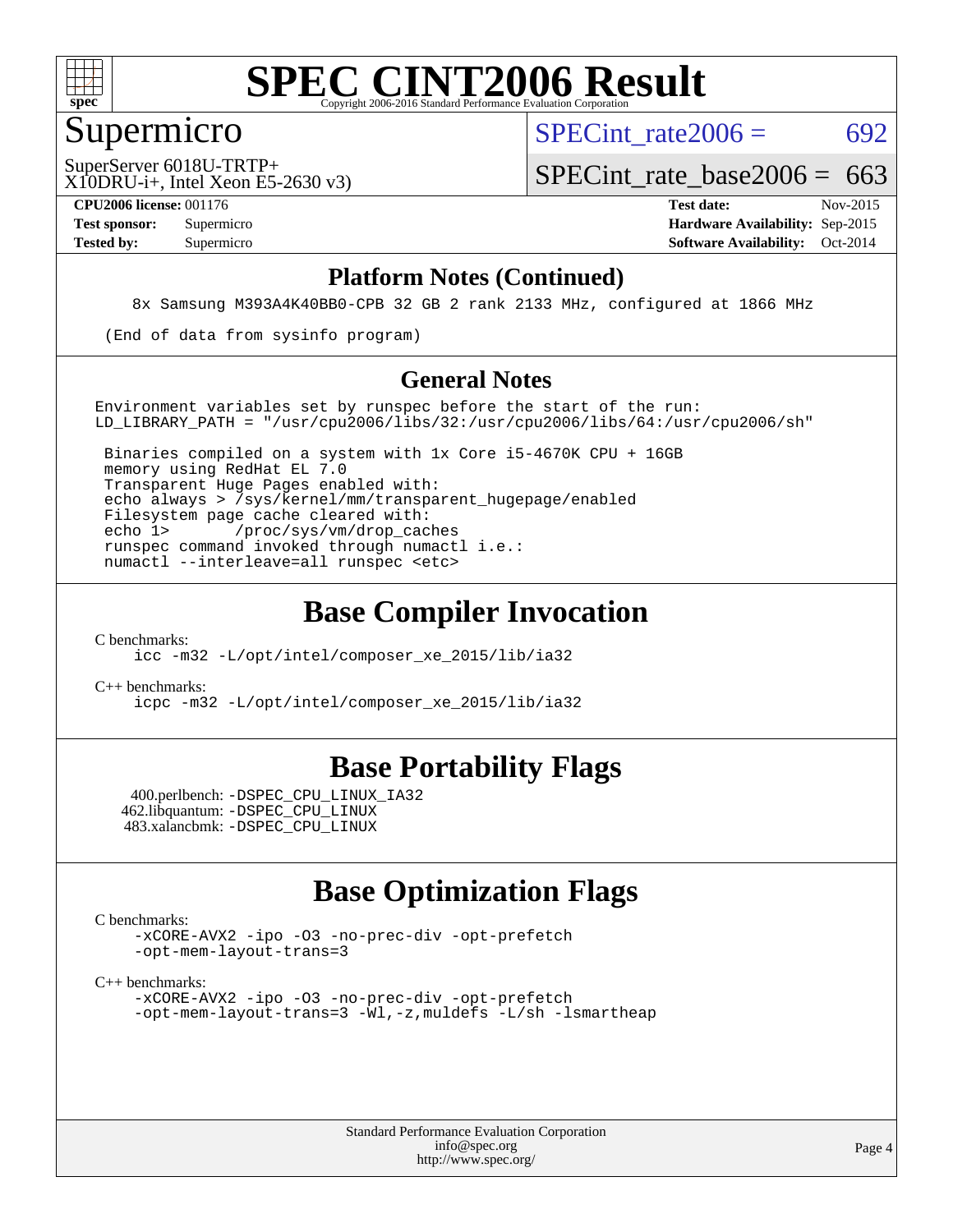

### Supermicro

SPECint rate $2006 = 692$ 

X10DRU-i+, Intel Xeon E5-2630 v3) SuperServer 6018U-TRTP+

[SPECint\\_rate\\_base2006 =](http://www.spec.org/auto/cpu2006/Docs/result-fields.html#SPECintratebase2006)  $663$ 

**[CPU2006 license:](http://www.spec.org/auto/cpu2006/Docs/result-fields.html#CPU2006license)** 001176 **[Test date:](http://www.spec.org/auto/cpu2006/Docs/result-fields.html#Testdate)** Nov-2015 **[Test sponsor:](http://www.spec.org/auto/cpu2006/Docs/result-fields.html#Testsponsor)** Supermicro **[Hardware Availability:](http://www.spec.org/auto/cpu2006/Docs/result-fields.html#HardwareAvailability)** Sep-2015 **[Tested by:](http://www.spec.org/auto/cpu2006/Docs/result-fields.html#Testedby)** Supermicro **[Software Availability:](http://www.spec.org/auto/cpu2006/Docs/result-fields.html#SoftwareAvailability)** Oct-2014

### **[Base Other Flags](http://www.spec.org/auto/cpu2006/Docs/result-fields.html#BaseOtherFlags)**

[C benchmarks](http://www.spec.org/auto/cpu2006/Docs/result-fields.html#Cbenchmarks):

403.gcc: [-Dalloca=\\_alloca](http://www.spec.org/cpu2006/results/res2016q1/cpu2006-20151215-38438.flags.html#b403.gcc_baseEXTRA_CFLAGS_Dalloca_be3056838c12de2578596ca5467af7f3)

### **[Peak Compiler Invocation](http://www.spec.org/auto/cpu2006/Docs/result-fields.html#PeakCompilerInvocation)**

[C benchmarks \(except as noted below\)](http://www.spec.org/auto/cpu2006/Docs/result-fields.html#Cbenchmarksexceptasnotedbelow): [icc -m32 -L/opt/intel/composer\\_xe\\_2015/lib/ia32](http://www.spec.org/cpu2006/results/res2016q1/cpu2006-20151215-38438.flags.html#user_CCpeak_intel_icc_011b86df29f8c679b747245588698a4d)

400.perlbench: [icc -m64](http://www.spec.org/cpu2006/results/res2016q1/cpu2006-20151215-38438.flags.html#user_peakCCLD400_perlbench_intel_icc_64bit_bda6cc9af1fdbb0edc3795bac97ada53)

401.bzip2: [icc -m64](http://www.spec.org/cpu2006/results/res2016q1/cpu2006-20151215-38438.flags.html#user_peakCCLD401_bzip2_intel_icc_64bit_bda6cc9af1fdbb0edc3795bac97ada53)

456.hmmer: [icc -m64](http://www.spec.org/cpu2006/results/res2016q1/cpu2006-20151215-38438.flags.html#user_peakCCLD456_hmmer_intel_icc_64bit_bda6cc9af1fdbb0edc3795bac97ada53)

458.sjeng: [icc -m64](http://www.spec.org/cpu2006/results/res2016q1/cpu2006-20151215-38438.flags.html#user_peakCCLD458_sjeng_intel_icc_64bit_bda6cc9af1fdbb0edc3795bac97ada53)

[C++ benchmarks:](http://www.spec.org/auto/cpu2006/Docs/result-fields.html#CXXbenchmarks)

[icpc -m32 -L/opt/intel/composer\\_xe\\_2015/lib/ia32](http://www.spec.org/cpu2006/results/res2016q1/cpu2006-20151215-38438.flags.html#user_CXXpeak_intel_icpc_c2c99686a1a582c3e0de0b4806b02cea)

### **[Peak Portability Flags](http://www.spec.org/auto/cpu2006/Docs/result-fields.html#PeakPortabilityFlags)**

 400.perlbench: [-DSPEC\\_CPU\\_LP64](http://www.spec.org/cpu2006/results/res2016q1/cpu2006-20151215-38438.flags.html#b400.perlbench_peakCPORTABILITY_DSPEC_CPU_LP64) [-DSPEC\\_CPU\\_LINUX\\_X64](http://www.spec.org/cpu2006/results/res2016q1/cpu2006-20151215-38438.flags.html#b400.perlbench_peakCPORTABILITY_DSPEC_CPU_LINUX_X64) 401.bzip2: [-DSPEC\\_CPU\\_LP64](http://www.spec.org/cpu2006/results/res2016q1/cpu2006-20151215-38438.flags.html#suite_peakCPORTABILITY401_bzip2_DSPEC_CPU_LP64) 456.hmmer: [-DSPEC\\_CPU\\_LP64](http://www.spec.org/cpu2006/results/res2016q1/cpu2006-20151215-38438.flags.html#suite_peakCPORTABILITY456_hmmer_DSPEC_CPU_LP64) 458.sjeng: [-DSPEC\\_CPU\\_LP64](http://www.spec.org/cpu2006/results/res2016q1/cpu2006-20151215-38438.flags.html#suite_peakCPORTABILITY458_sjeng_DSPEC_CPU_LP64) 462.libquantum: [-DSPEC\\_CPU\\_LINUX](http://www.spec.org/cpu2006/results/res2016q1/cpu2006-20151215-38438.flags.html#b462.libquantum_peakCPORTABILITY_DSPEC_CPU_LINUX) 483.xalancbmk: [-DSPEC\\_CPU\\_LINUX](http://www.spec.org/cpu2006/results/res2016q1/cpu2006-20151215-38438.flags.html#b483.xalancbmk_peakCXXPORTABILITY_DSPEC_CPU_LINUX)

### **[Peak Optimization Flags](http://www.spec.org/auto/cpu2006/Docs/result-fields.html#PeakOptimizationFlags)**

[C benchmarks](http://www.spec.org/auto/cpu2006/Docs/result-fields.html#Cbenchmarks):

 400.perlbench: [-xCORE-AVX2](http://www.spec.org/cpu2006/results/res2016q1/cpu2006-20151215-38438.flags.html#user_peakPASS2_CFLAGSPASS2_LDCFLAGS400_perlbench_f-xAVX2_5f5fc0cbe2c9f62c816d3e45806c70d7)(pass 2) [-prof-gen](http://www.spec.org/cpu2006/results/res2016q1/cpu2006-20151215-38438.flags.html#user_peakPASS1_CFLAGSPASS1_LDCFLAGS400_perlbench_prof_gen_e43856698f6ca7b7e442dfd80e94a8fc)(pass 1) [-ipo](http://www.spec.org/cpu2006/results/res2016q1/cpu2006-20151215-38438.flags.html#user_peakPASS2_CFLAGSPASS2_LDCFLAGS400_perlbench_f-ipo)(pass 2) [-O3](http://www.spec.org/cpu2006/results/res2016q1/cpu2006-20151215-38438.flags.html#user_peakPASS2_CFLAGSPASS2_LDCFLAGS400_perlbench_f-O3)(pass 2) [-no-prec-div](http://www.spec.org/cpu2006/results/res2016q1/cpu2006-20151215-38438.flags.html#user_peakPASS2_CFLAGSPASS2_LDCFLAGS400_perlbench_f-no-prec-div)(pass 2) [-prof-use](http://www.spec.org/cpu2006/results/res2016q1/cpu2006-20151215-38438.flags.html#user_peakPASS2_CFLAGSPASS2_LDCFLAGS400_perlbench_prof_use_bccf7792157ff70d64e32fe3e1250b55)(pass 2) [-auto-ilp32](http://www.spec.org/cpu2006/results/res2016q1/cpu2006-20151215-38438.flags.html#user_peakCOPTIMIZE400_perlbench_f-auto-ilp32)

 401.bzip2: [-xCORE-AVX2](http://www.spec.org/cpu2006/results/res2016q1/cpu2006-20151215-38438.flags.html#user_peakPASS2_CFLAGSPASS2_LDCFLAGS401_bzip2_f-xAVX2_5f5fc0cbe2c9f62c816d3e45806c70d7)(pass 2) [-prof-gen](http://www.spec.org/cpu2006/results/res2016q1/cpu2006-20151215-38438.flags.html#user_peakPASS1_CFLAGSPASS1_LDCFLAGS401_bzip2_prof_gen_e43856698f6ca7b7e442dfd80e94a8fc)(pass 1) [-ipo](http://www.spec.org/cpu2006/results/res2016q1/cpu2006-20151215-38438.flags.html#user_peakPASS2_CFLAGSPASS2_LDCFLAGS401_bzip2_f-ipo)(pass 2) [-O3](http://www.spec.org/cpu2006/results/res2016q1/cpu2006-20151215-38438.flags.html#user_peakPASS2_CFLAGSPASS2_LDCFLAGS401_bzip2_f-O3)(pass 2) [-no-prec-div](http://www.spec.org/cpu2006/results/res2016q1/cpu2006-20151215-38438.flags.html#user_peakPASS2_CFLAGSPASS2_LDCFLAGS401_bzip2_f-no-prec-div)(pass 2) [-prof-use](http://www.spec.org/cpu2006/results/res2016q1/cpu2006-20151215-38438.flags.html#user_peakPASS2_CFLAGSPASS2_LDCFLAGS401_bzip2_prof_use_bccf7792157ff70d64e32fe3e1250b55)(pass 2) [-opt-prefetch](http://www.spec.org/cpu2006/results/res2016q1/cpu2006-20151215-38438.flags.html#user_peakCOPTIMIZE401_bzip2_f-opt-prefetch) [-auto-ilp32](http://www.spec.org/cpu2006/results/res2016q1/cpu2006-20151215-38438.flags.html#user_peakCOPTIMIZE401_bzip2_f-auto-ilp32) [-ansi-alias](http://www.spec.org/cpu2006/results/res2016q1/cpu2006-20151215-38438.flags.html#user_peakCOPTIMIZE401_bzip2_f-ansi-alias)

403.gcc: [-xCORE-AVX2](http://www.spec.org/cpu2006/results/res2016q1/cpu2006-20151215-38438.flags.html#user_peakCOPTIMIZE403_gcc_f-xAVX2_5f5fc0cbe2c9f62c816d3e45806c70d7) [-ipo](http://www.spec.org/cpu2006/results/res2016q1/cpu2006-20151215-38438.flags.html#user_peakCOPTIMIZE403_gcc_f-ipo) [-O3](http://www.spec.org/cpu2006/results/res2016q1/cpu2006-20151215-38438.flags.html#user_peakCOPTIMIZE403_gcc_f-O3) [-no-prec-div](http://www.spec.org/cpu2006/results/res2016q1/cpu2006-20151215-38438.flags.html#user_peakCOPTIMIZE403_gcc_f-no-prec-div)

Continued on next page

Standard Performance Evaluation Corporation [info@spec.org](mailto:info@spec.org) <http://www.spec.org/>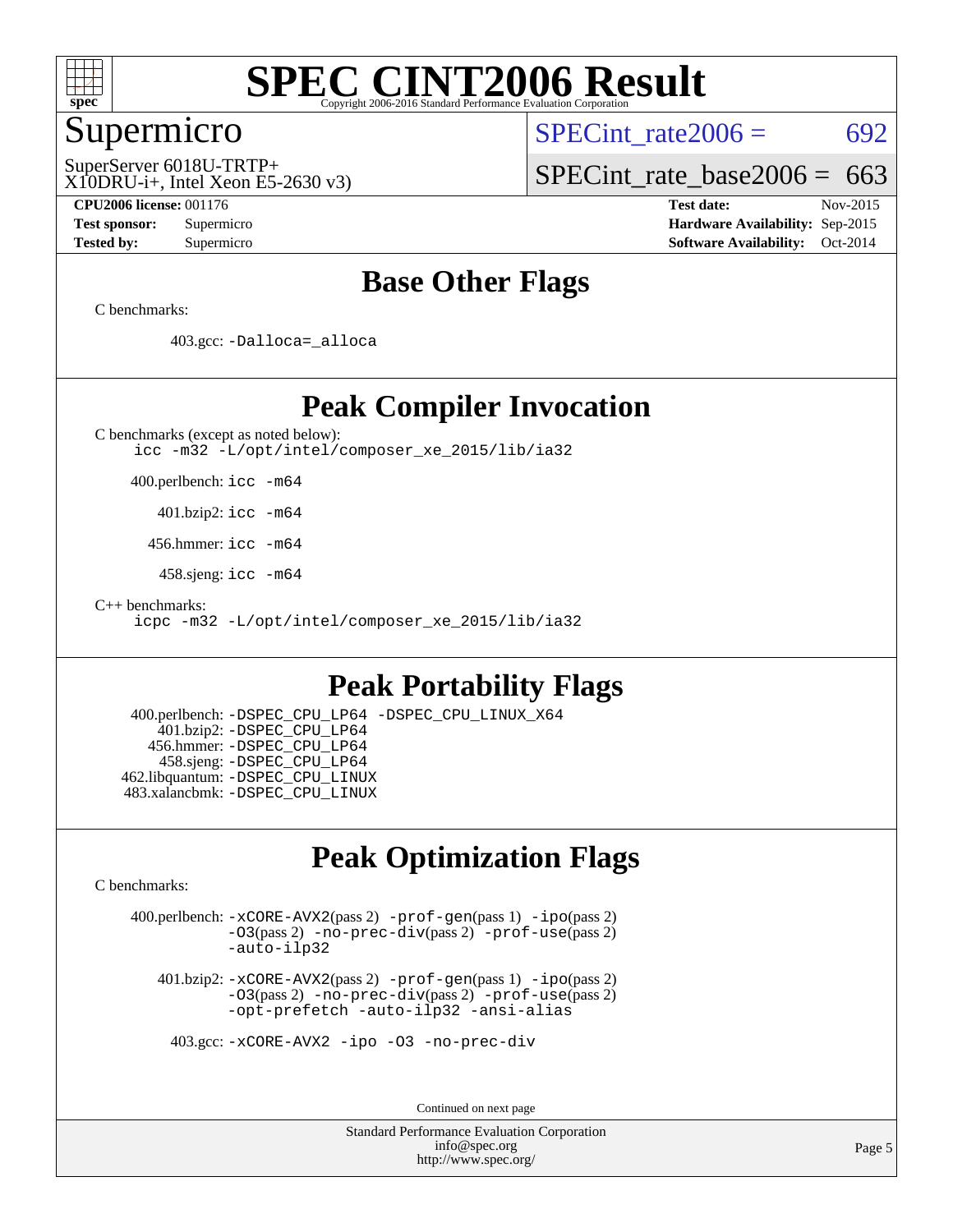

## Supermicro

SPECint rate $2006 = 692$ 

X10DRU-i+, Intel Xeon E5-2630 v3) SuperServer 6018U-TRTP+

[SPECint\\_rate\\_base2006 =](http://www.spec.org/auto/cpu2006/Docs/result-fields.html#SPECintratebase2006) 663

#### **[CPU2006 license:](http://www.spec.org/auto/cpu2006/Docs/result-fields.html#CPU2006license)** 001176 **[Test date:](http://www.spec.org/auto/cpu2006/Docs/result-fields.html#Testdate)** Nov-2015

| Test sponsor: | Supermicro |
|---------------|------------|
| Tested by:    | Supermicro |

**[Hardware Availability:](http://www.spec.org/auto/cpu2006/Docs/result-fields.html#HardwareAvailability)** Sep-2015 **[Software Availability:](http://www.spec.org/auto/cpu2006/Docs/result-fields.html#SoftwareAvailability)** Oct-2014

## **[Peak Optimization Flags \(Continued\)](http://www.spec.org/auto/cpu2006/Docs/result-fields.html#PeakOptimizationFlags)**

429.mcf: basepeak = yes

 445.gobmk: [-xCORE-AVX2](http://www.spec.org/cpu2006/results/res2016q1/cpu2006-20151215-38438.flags.html#user_peakPASS2_CFLAGSPASS2_LDCFLAGS445_gobmk_f-xAVX2_5f5fc0cbe2c9f62c816d3e45806c70d7)(pass 2) [-prof-gen](http://www.spec.org/cpu2006/results/res2016q1/cpu2006-20151215-38438.flags.html#user_peakPASS1_CFLAGSPASS1_LDCFLAGS445_gobmk_prof_gen_e43856698f6ca7b7e442dfd80e94a8fc)(pass 1) [-prof-use](http://www.spec.org/cpu2006/results/res2016q1/cpu2006-20151215-38438.flags.html#user_peakPASS2_CFLAGSPASS2_LDCFLAGS445_gobmk_prof_use_bccf7792157ff70d64e32fe3e1250b55)(pass 2) [-ansi-alias](http://www.spec.org/cpu2006/results/res2016q1/cpu2006-20151215-38438.flags.html#user_peakCOPTIMIZE445_gobmk_f-ansi-alias) [-opt-mem-layout-trans=3](http://www.spec.org/cpu2006/results/res2016q1/cpu2006-20151215-38438.flags.html#user_peakCOPTIMIZE445_gobmk_f-opt-mem-layout-trans_a7b82ad4bd7abf52556d4961a2ae94d5) 456.hmmer: [-xCORE-AVX2](http://www.spec.org/cpu2006/results/res2016q1/cpu2006-20151215-38438.flags.html#user_peakCOPTIMIZE456_hmmer_f-xAVX2_5f5fc0cbe2c9f62c816d3e45806c70d7) [-ipo](http://www.spec.org/cpu2006/results/res2016q1/cpu2006-20151215-38438.flags.html#user_peakCOPTIMIZE456_hmmer_f-ipo) [-O3](http://www.spec.org/cpu2006/results/res2016q1/cpu2006-20151215-38438.flags.html#user_peakCOPTIMIZE456_hmmer_f-O3) [-no-prec-div](http://www.spec.org/cpu2006/results/res2016q1/cpu2006-20151215-38438.flags.html#user_peakCOPTIMIZE456_hmmer_f-no-prec-div) [-unroll2](http://www.spec.org/cpu2006/results/res2016q1/cpu2006-20151215-38438.flags.html#user_peakCOPTIMIZE456_hmmer_f-unroll_784dae83bebfb236979b41d2422d7ec2) [-auto-ilp32](http://www.spec.org/cpu2006/results/res2016q1/cpu2006-20151215-38438.flags.html#user_peakCOPTIMIZE456_hmmer_f-auto-ilp32)

 458.sjeng: [-xCORE-AVX2](http://www.spec.org/cpu2006/results/res2016q1/cpu2006-20151215-38438.flags.html#user_peakPASS2_CFLAGSPASS2_LDCFLAGS458_sjeng_f-xAVX2_5f5fc0cbe2c9f62c816d3e45806c70d7)(pass 2) [-prof-gen](http://www.spec.org/cpu2006/results/res2016q1/cpu2006-20151215-38438.flags.html#user_peakPASS1_CFLAGSPASS1_LDCFLAGS458_sjeng_prof_gen_e43856698f6ca7b7e442dfd80e94a8fc)(pass 1) [-ipo](http://www.spec.org/cpu2006/results/res2016q1/cpu2006-20151215-38438.flags.html#user_peakPASS2_CFLAGSPASS2_LDCFLAGS458_sjeng_f-ipo)(pass 2) [-O3](http://www.spec.org/cpu2006/results/res2016q1/cpu2006-20151215-38438.flags.html#user_peakPASS2_CFLAGSPASS2_LDCFLAGS458_sjeng_f-O3)(pass 2) [-no-prec-div](http://www.spec.org/cpu2006/results/res2016q1/cpu2006-20151215-38438.flags.html#user_peakPASS2_CFLAGSPASS2_LDCFLAGS458_sjeng_f-no-prec-div)(pass 2) [-prof-use](http://www.spec.org/cpu2006/results/res2016q1/cpu2006-20151215-38438.flags.html#user_peakPASS2_CFLAGSPASS2_LDCFLAGS458_sjeng_prof_use_bccf7792157ff70d64e32fe3e1250b55)(pass 2) [-unroll4](http://www.spec.org/cpu2006/results/res2016q1/cpu2006-20151215-38438.flags.html#user_peakCOPTIMIZE458_sjeng_f-unroll_4e5e4ed65b7fd20bdcd365bec371b81f) [-auto-ilp32](http://www.spec.org/cpu2006/results/res2016q1/cpu2006-20151215-38438.flags.html#user_peakCOPTIMIZE458_sjeng_f-auto-ilp32)

 $462$ .libquantum: basepeak = yes

 464.h264ref: [-xCORE-AVX2](http://www.spec.org/cpu2006/results/res2016q1/cpu2006-20151215-38438.flags.html#user_peakPASS2_CFLAGSPASS2_LDCFLAGS464_h264ref_f-xAVX2_5f5fc0cbe2c9f62c816d3e45806c70d7)(pass 2) [-prof-gen](http://www.spec.org/cpu2006/results/res2016q1/cpu2006-20151215-38438.flags.html#user_peakPASS1_CFLAGSPASS1_LDCFLAGS464_h264ref_prof_gen_e43856698f6ca7b7e442dfd80e94a8fc)(pass 1) [-ipo](http://www.spec.org/cpu2006/results/res2016q1/cpu2006-20151215-38438.flags.html#user_peakPASS2_CFLAGSPASS2_LDCFLAGS464_h264ref_f-ipo)(pass 2) [-O3](http://www.spec.org/cpu2006/results/res2016q1/cpu2006-20151215-38438.flags.html#user_peakPASS2_CFLAGSPASS2_LDCFLAGS464_h264ref_f-O3)(pass 2) [-no-prec-div](http://www.spec.org/cpu2006/results/res2016q1/cpu2006-20151215-38438.flags.html#user_peakPASS2_CFLAGSPASS2_LDCFLAGS464_h264ref_f-no-prec-div)(pass 2) [-prof-use](http://www.spec.org/cpu2006/results/res2016q1/cpu2006-20151215-38438.flags.html#user_peakPASS2_CFLAGSPASS2_LDCFLAGS464_h264ref_prof_use_bccf7792157ff70d64e32fe3e1250b55)(pass 2) [-unroll2](http://www.spec.org/cpu2006/results/res2016q1/cpu2006-20151215-38438.flags.html#user_peakCOPTIMIZE464_h264ref_f-unroll_784dae83bebfb236979b41d2422d7ec2) [-ansi-alias](http://www.spec.org/cpu2006/results/res2016q1/cpu2006-20151215-38438.flags.html#user_peakCOPTIMIZE464_h264ref_f-ansi-alias)

[C++ benchmarks:](http://www.spec.org/auto/cpu2006/Docs/result-fields.html#CXXbenchmarks)

 471.omnetpp: [-xCORE-AVX2](http://www.spec.org/cpu2006/results/res2016q1/cpu2006-20151215-38438.flags.html#user_peakPASS2_CXXFLAGSPASS2_LDCXXFLAGS471_omnetpp_f-xAVX2_5f5fc0cbe2c9f62c816d3e45806c70d7)(pass 2) [-prof-gen](http://www.spec.org/cpu2006/results/res2016q1/cpu2006-20151215-38438.flags.html#user_peakPASS1_CXXFLAGSPASS1_LDCXXFLAGS471_omnetpp_prof_gen_e43856698f6ca7b7e442dfd80e94a8fc)(pass 1) [-ipo](http://www.spec.org/cpu2006/results/res2016q1/cpu2006-20151215-38438.flags.html#user_peakPASS2_CXXFLAGSPASS2_LDCXXFLAGS471_omnetpp_f-ipo)(pass 2) [-O3](http://www.spec.org/cpu2006/results/res2016q1/cpu2006-20151215-38438.flags.html#user_peakPASS2_CXXFLAGSPASS2_LDCXXFLAGS471_omnetpp_f-O3)(pass 2) [-no-prec-div](http://www.spec.org/cpu2006/results/res2016q1/cpu2006-20151215-38438.flags.html#user_peakPASS2_CXXFLAGSPASS2_LDCXXFLAGS471_omnetpp_f-no-prec-div)(pass 2) [-prof-use](http://www.spec.org/cpu2006/results/res2016q1/cpu2006-20151215-38438.flags.html#user_peakPASS2_CXXFLAGSPASS2_LDCXXFLAGS471_omnetpp_prof_use_bccf7792157ff70d64e32fe3e1250b55)(pass 2) [-ansi-alias](http://www.spec.org/cpu2006/results/res2016q1/cpu2006-20151215-38438.flags.html#user_peakCXXOPTIMIZE471_omnetpp_f-ansi-alias) [-opt-ra-region-strategy=block](http://www.spec.org/cpu2006/results/res2016q1/cpu2006-20151215-38438.flags.html#user_peakCXXOPTIMIZE471_omnetpp_f-opt-ra-region-strategy_a0a37c372d03933b2a18d4af463c1f69) [-Wl,-z,muldefs](http://www.spec.org/cpu2006/results/res2016q1/cpu2006-20151215-38438.flags.html#user_peakEXTRA_LDFLAGS471_omnetpp_link_force_multiple1_74079c344b956b9658436fd1b6dd3a8a) [-L/sh -lsmartheap](http://www.spec.org/cpu2006/results/res2016q1/cpu2006-20151215-38438.flags.html#user_peakEXTRA_LIBS471_omnetpp_SmartHeap_32f6c82aa1ed9c52345d30cf6e4a0499)

 $473$ .astar: basepeak = yes

 $483.xalanchmk: basepeak = yes$ 

## **[Peak Other Flags](http://www.spec.org/auto/cpu2006/Docs/result-fields.html#PeakOtherFlags)**

[C benchmarks](http://www.spec.org/auto/cpu2006/Docs/result-fields.html#Cbenchmarks):

403.gcc: [-Dalloca=\\_alloca](http://www.spec.org/cpu2006/results/res2016q1/cpu2006-20151215-38438.flags.html#b403.gcc_peakEXTRA_CFLAGS_Dalloca_be3056838c12de2578596ca5467af7f3)

The flags files that were used to format this result can be browsed at <http://www.spec.org/cpu2006/flags/Intel-ic15.0-official-linux64.html>

<http://www.spec.org/cpu2006/flags/Supermicro-Platform-Settings-V1.2-revH.html>

You can also download the XML flags sources by saving the following links: <http://www.spec.org/cpu2006/flags/Intel-ic15.0-official-linux64.xml> <http://www.spec.org/cpu2006/flags/Supermicro-Platform-Settings-V1.2-revH.xml>

| <b>Standard Performance Evaluation Corporation</b> |
|----------------------------------------------------|
| info@spec.org                                      |
| http://www.spec.org/                               |